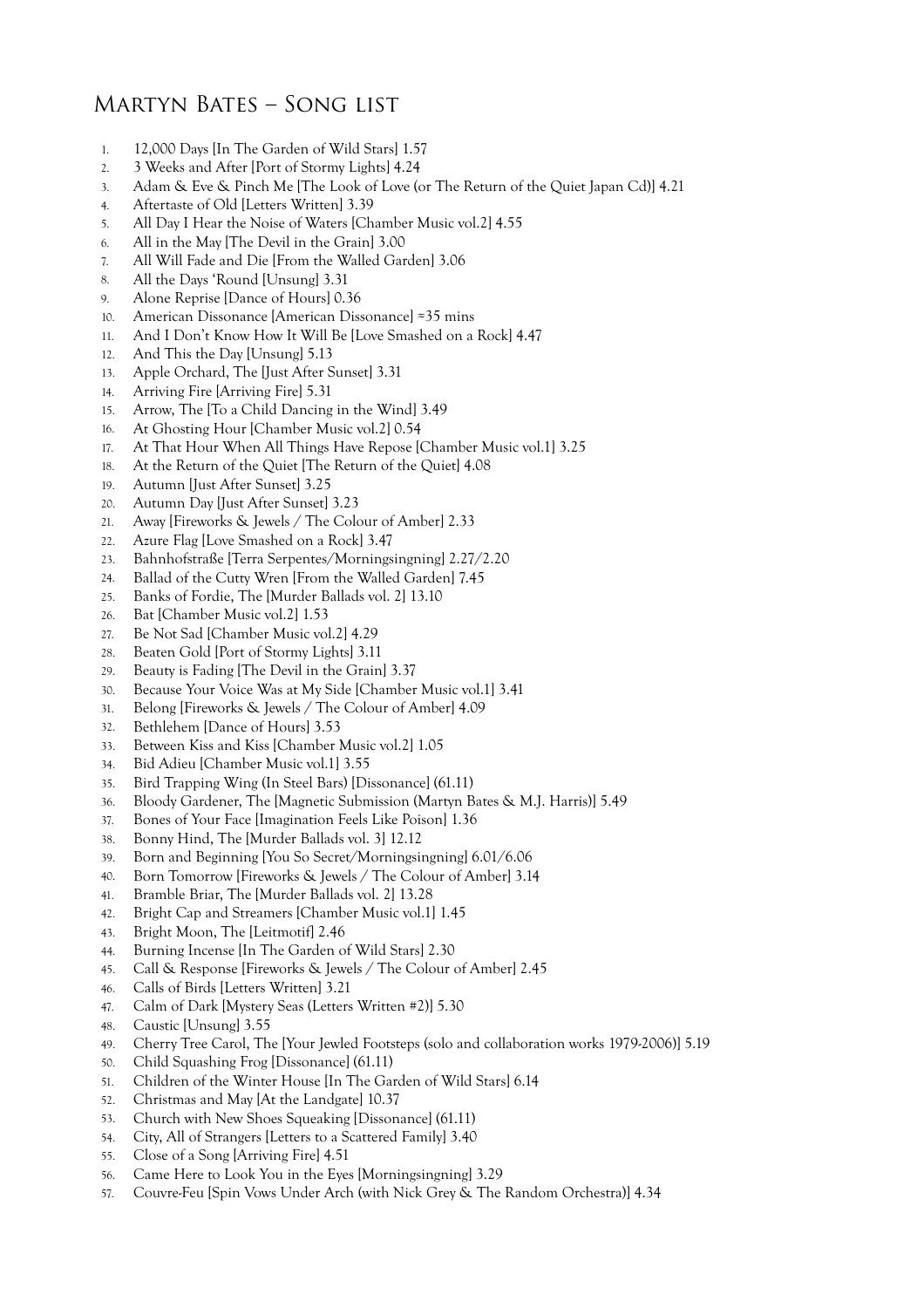- 58. Cries Distant Calling [From the Walled Garden] 4.06
- 59. Cruel Mother, The [Murder Ballads vol. 2] 11.29
- 60. Cruel Mother, The [From the Walled Garden] 8.33
- 61. Cruel Sister [Songs of Transformation] 5.57
- 62. Cut Like Sunset [Letters Written] 2.37
- 63. Dark Leaves [Chamber Music vol.1] 1.22
- 64. Dark's Chorus [Love Smashed on a Rock] 4.47
- 65. Darkness Rising [The Devil in the Grain] 3.28
- 66. Dead Seahorse with Sky Melting [Dissonance] (61.11)
- 67. Dear Heart [Chamber Music vol.2] 3.47
- 68. Death of Polly, The [Murder Ballads vol. 1] 14.10
- 69. Departure of the Prodigal Son [Just After Sunset] 4.51
- 70. Devil in the Grain, The [The Devil in the Grain] 10.04
- 71. Dim and the Yellow Light..., The [Leitmotif] 2.25
- 72. Dissonance Excerpt [Your Jewled Footsteps (solo and collaboration works 1979-2006)] 1.40
- 73. Dissonance (remixed) [Dissonance/Antagonistic Music] 33.45
- 74. Dove [Morningsingning] 4.35
- 75. Down Amongst the Lonely [Love Smashed on a Rock] 3.57
- 76. Down In Yon Forest [Songs of Transformation] 4.16
- 77. Dream of You [The Devil in the Grain] 3.15
- 78. Dun Fox [In The Garden of Wild Stars] 6.35
- 79. Early Spring [Just After Sunset] 1.56
- 80. Echoes Remain Forever (live video) [Just After Sunset The Poetry of Rainer M. Rilke Cd re-release] 4.13
- 81. Edward [Murder Ballads vol. 3] 17.38
- 82. Elegy News [Morningsingning] 5.45
- 83. Ellen Massey [Imagination Feels Like Poison] 3.01
- 84. Embers, Starry Tapers [Fireworks & Jewels / The Colour of Amber] 2.53
- 85. Empty Pages [Mystery Seas (Letters Written #2)] 4.28
- 86. End of Sleep [Stars Come Trembling] 3.49
- 87. Engine Failing-Resultant Crash [Dissonance] (61.11)
- 88. Etc. Angel [The Return of the Quiet] 3.53
- 89. Everywhere There's Rain [Mystery Seas (Letters Written #2)] 4.52
- 90. Faith Stars [Fireworks & Jewels / The Colour of Amber] 2.49
- 91. Fantaccini Playground [Imagination Feels Like Poison] 4.13
- 92. Fell Hill [A Map of the Stars in Summer] 2.57
- 93. Figure Amongst Ruins [Dissonance] (61.11)
- 94. Fired High [Stars Come Trembling] 3.39
- 95. Fireworks & Jewels [Fireworks & Jewels / The Colour of Amber] 4.44
- 96. First Day of January [Mythic Language Extras] 3.44
- 97. First and Last February [Letters to a Scattered Family] 3.02
- 98. Flanaghan [Imagination Feels Like Poison] 1.29
- 99. Flashes of Sun [Stars Come Trembling] 2.52
- 100. Flight [Arriving Fire] 2.49
- 101. Flowery Bells of Morn, The [Chamber Music vol.1] 0.38
- 102. Fluttering Whips [Chamber Music vol.2] 2.15
- 103. For Love, Waiting to Die [Letters to a Scattered Family/Morningsingning] 3.30/3.14
- 104. Fortune [In the Cities of Your Eyes] 4.45
- 105. Fowler, The [Murder Ballads vol. 1] 18.31
- 106. Fragment Glad [Arriving Fire] 3.19
- 107. Fragment (Little Star #1) [Mystery Seas (Letters Written #2)] 1.38
- 108. From Dewey Dreams, My Soul Arise [Chamber Music vol.1] 4.57
- 109. From the Book of Monastic Life #1 [Just After Sunset] 2.09
- 110. From the Book of Monastic Life #2 [Just After Sunset] 3.03
- 111. From the Book of Pilgrimage [Just After Sunset] 3.05
- 112. Fruit, The [Just After Sunset] 3.29
- 113. Full Sail [Imagination Feels Like Poison] 3.16
- 114. Fully Bright [Imagination Feels Like Poison] 4.53
- 115. Garden of Olives, The [Just After Sunset] 1.55
- 116. Garden of Wild Stars, The [In The Garden of Wild Stars] 3.59
- 117. Gathering [Fireworks & Jewels / The Colour of Amber] 4.35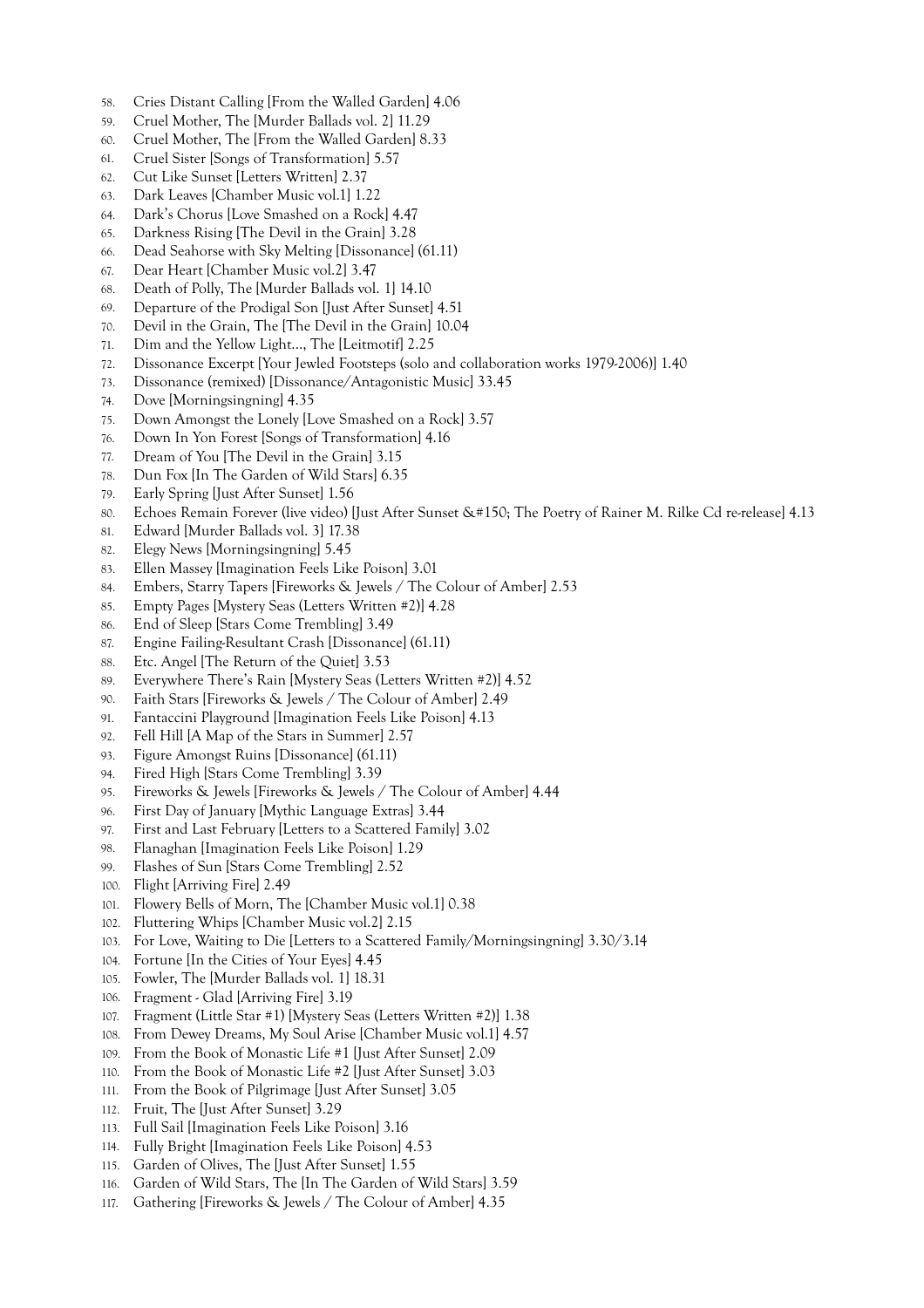- 118. Gentle Lady, Do Not Sing [Chamber Music vol.2] 2.52
- 119. George Collins [Songs of Transformation] 8.17
- 120. Gift [Mystery Seas (Letters Written #2)] 1.00
- 121. Gift of Lieing, The [Stars Come Trembling] 3.24
- 122. Glistening Praise [The Devil in the Grain] 6.42
- 123. Glow of Sight [Stars Come Trembling] 7.59
- 124. Go Seek Her Out Courteously [Chamber Music vol.1] 3.40
- 125. God on the Tree, The [Imagination Feels Like Poison] 2.12
- 126. Going Blind [Just After Sunset] 3.01
- 127. Grey Cock, The (trad.) [In The Garden of Wild Stars] 5.38
- 128. Hand of Glory, The [The Devil in the Grain] 2.32
- 129. He Who Hath Glory Lost [Chamber Music vol.2] 1.37
- 130. Heart's Song, The [Dance of Hours] 3.21
- 131. Her and Some Heaven [Stars Come Trembling] 3.50
- 132. His Companion [Chamber Music vol.2] 0.23
- 133. His Love [Chamber Music vol.2] 0.23
- 134. Hungry Like Sharp Desire [Letters Written] 1.52
- 135. I Can't Look for You [Imagination Feels Like Poison] 5.08
- 136. I Forget You [Imagination Feels Like Poison] 3.35
- 137. I Hear an Army [Chamber Music vol.2] 5.00
- 138. I Made My Song [To a Child Dancing in the Wind] 2.44
- 139. I Would in That Sweet Bosom Be [Chamber Music vol.1] 2.10
- 140. I'd Better Mean It All Now [Love Smashed on a Rock] 3.52
- 141. I'll Wrap Your Hopes [Letters to a Scattered Family] 4.08
- 142. If All The Young Men [Songs of Transformation] 3.00
- 143. If at All [Fireworks & Jewels / The Colour of Amber] 5.53
- 144. If I Could See in Everyone [Mystery Seas (Letters Written #2)] 3.10
- 145. Imagination Feels Like Poison [Mystery Seas (Letters Written #2)] 5.18
- 146. In June [Letters Written] 2.56
- 147. In the Dark Pine-Wood [Chamber Music vol.2] 2.24
- 148. Jagged Tears of Words [Letters Written] 3.14
- 149. Jennet #1 [In The Garden of Wild Stars] 1.02
- 150. Jennet #2 [In The Garden of Wild Stars] 4.20
- 151. John Barleycorn [Songs of Transformation] 7.47
- 152. July Late Afternoon [The Return of the Quiet] 5.55
- 153. Know [Brittle Days] 2.07
- 154. Landgate [At the Landgate] 3.25
- 155. Last Chapel Picnic [The Return of the Quiet] 5.00
- 156. Last Sky [Shwarma (with Simon Fisher Turner)] 6.19
- 157. Later War Crys [Stars Come Trembling] 2.58
- 158. Lean Out of the Window, Goldenhair [Chamber Music vol.1/Morningsingning] 5.08/4.37
- 159. Let the Evening In (reprise) [In The Garden of Wild Stars] 1.07
- 160. Let the Evening In [In The Garden of Wild Stars] 1.08
- 161. Letters from Yesterday [Letters Written] 3.38
- 162. Letters to a Scattered Family [Imagination Feels Like Poison] 5.01
- 163. Liar's Roses [Arriving Fire] 3.57
- 164. Light Among the Trees, The [Morningsingning] 4.18
- 165. Lightening Following [Stars Come Trembling] 4.32
- 166. Lightly Come or Lightly Go [Chamber Music vol.2] 4.59
- 167. Little Days [Letters to a Scattered Family] 3.03
- 168. Locksley Hall (setting of part of Tennyson's poem) [In The Garden of Wild Stars] 3.41
- 169. Long After [Fireworks & Jewels / The Colour of Amber] 3.26
- 170. Long Lankin [Murder Ballads vol. 1/Morningsingning] 16.05/9.09
- 171. Look of Love, The [The Return of the Quiet] 3.51
- 172. Love Came to My Door [Unsung] 3.21
- 173. Love Came to Us [Chamber Music vol.2] 2.04
- 174. Love Fell Silent [The Return of the Quiet] 5.36
- 175. Love Smashed on a Rock [Love Smashed on a Rock] 4.13
- 176. Lovely Moon, The [Leitmotif] 3.24
- 177. Lucy Wan [Murder Ballads vol. 1] 14.40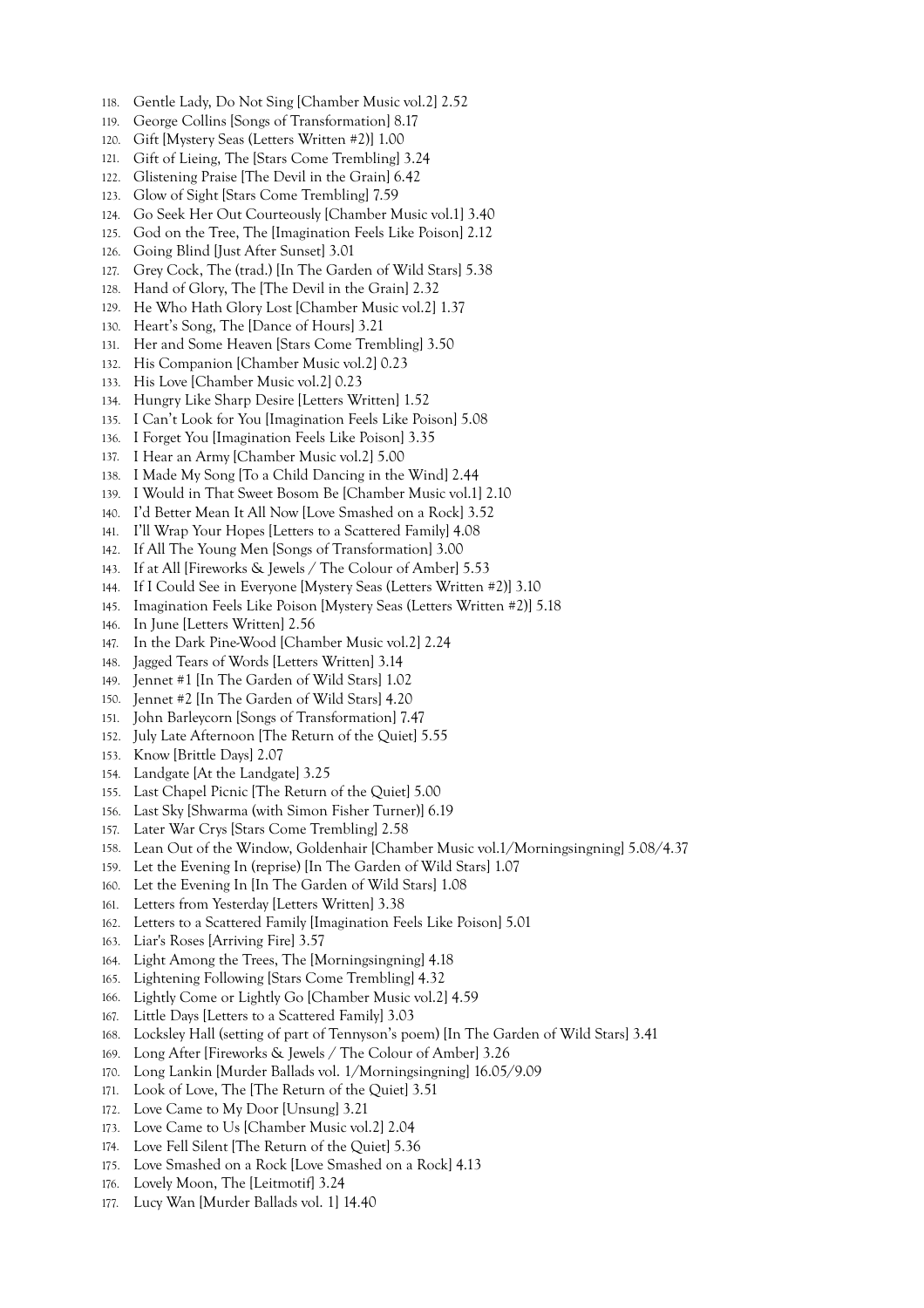- 178. Mad as the Mist and Snow [To a Child Dancing in the Wind] 12.59
- 179. Mad Reprise [To a Child Dancing in the Wind] 9.39
- 180. Magi, The [To a Child Dancing in the Wind] 4.55
- 181. May 3rd [The Look of Love (or The Return of the Quiet Japan Cd)] 3.46
- 182. Midday Coming Misty [Mystery Seas (Letters Written #2)] 2.54
- 183. Midnight Labours [Leitmotif] 2.40
- 184. Miracles Beginning [From the Walled Garden] 8.14
- 185. Mirrored in Me [Letters Written] 4.03
- 186. Mock Sun #1 [Imagination Feels Like Poison] 5.16
- 187. Mona Lisa's Sister and Subsequent Burning [Dissonance] (61.11)
- 188. Monument and Effigy [From the Walled Garden] 4.10
- 189. Moon is Down, The [In The Garden of Wild Stars] 3.25
- 190. More [Arriving Fire] 3.34
- 191. Morning Singing [Letters Written/Morningsingning] 2.46/3.32
- 192. Mountain Tomb, The (poem by W.B. Yeats) [Imagination Feels Like Poison] 4.53
- 193. Murder of Maria Marten, The [Murder Ballads vol. 2] 17.29
- 194. Muted Music [Unsung] 5.02
- 195. My Dove, My Beautiful One [Chamber Music vol.1] 3.39
- 196. My Love is in Light Attire [Chamber Music vol.1] 1.59
- 197. Mystery Seas [Imagination Feels Like Poison] 3.06
- 198. Nascent Fragrance of Skin [The Wonderful World of Glass vol. 1] 3.17
- 199. Nightdew [Chamber Music vol.1] 1.16
- 200. No One [Unsung] 4.10
- 201. No-One Spoke [Imagination Feels Like Poison] 2.54
- 202. Nottamun Town [Songs of Transformation] 5.25
- 203. Now O Now [Chamber Music vol.2] 5.58
- 204. O Cool is the Valley Now [Chamber Music vol.1] 2.26
- 205. O, It Was Out by Donnycarney [Chamber Music vol.2] 2.49
- 206. O Sweetheart, Hear You [Chamber Music vol.1] 1.43
- 207. Of Night [Mystery Seas (Letters Written #2)] 5.49 (-0.35)
- 208. Of Night Calling [Morningsingning] 3.02
- 209. Of That So Sweet Imprisonment [Chamber Music vol.2] 3.31
- 210. On the Beach of Fontana [Mystery Seas (Letters Written #2)] 2.15
- 211. On the Day You Climb Down [Letters to a Scattered Family] 3.19
- 212. On the Drappled Grass [Chamber Music vol.2] 0.50
- 213. Once Again [Fabgear] 2.47
- 214. Once Blessed [Dance of Hours] 6.00
- 215. Once Loved [At the Landgate] 6.11
- 216. Over the Waters [Mystery Seas (Letters Written #2)] 4.52
- 217. Overflowing Look [Letters Written] 3.12
- 218. Panther, The [Just After Sunset] 2.56
- 219. Past Tense Eclipse [Arriving Fire] 3.34
- 220. Pity Winter [Arriving Fire] 2.46
- 221. Planes in Collision, Falling [Dissonance] (61.11)
- 222. Plea [The Devil in the Grain] 2.24
- 223. Poems Pennyeach [Dance of Hours] 0.45
- 224. Port of Stormy Lights [Arriving Fire] 3.58
- 225. Postwar Baby [Sunset Gun Audiozine] 2.45
- 226. Rain Has Fallen [Chamber Music vol.2] 1.31
- 227. Red Berries [A Map of the Stars in Summer] 4.47
- 228. Red Herring, The [Songs of Transformation] 3.06
- 229. Reedsong [A Map of the Stars in Summer] 4.38
- 230. Remembering [Fireworks & Jewels / The Colour of Amber] 4.17
- 231. Resurrection Apprentice, The [John Barleycorn Reborn: Dark Britannica] 2.42
- 232. Rhyme of Miracles, The [Arriving Fire] 5.04
- 233. Rich Apparel [Chamber Music vol.1] 0.31
- 234. Sad Austerities [Chamber Music vol.1] 0.59
- 235. Sad Song of Almost [The Return of the Quiet] 3.30
- 236. Sally Free and Easy [In The Garden of Wild Stars/Morningsingning] 5.30/4.30
- 237. Sehnsucht [Just After Sunset] 2.07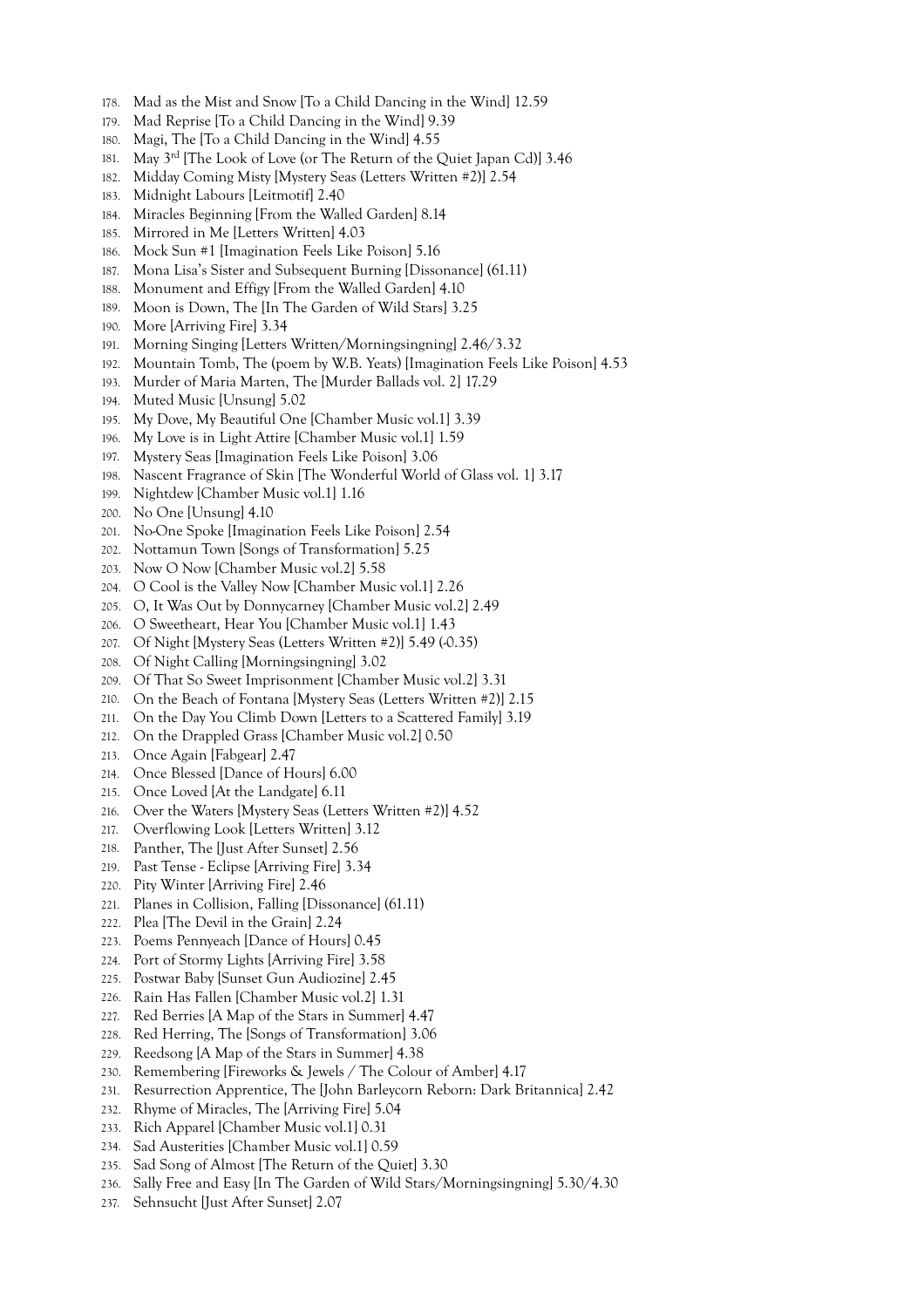- 238. Seven Yellow Gypsies [Hand/Eye] 7.11
- 239. Seven Yellow Gypsies (version) [Shayo Tour Ep] 7.13
- 240. Sir Hugh (Child #155) [Shayo Tour Ep] 5.08
- 241. She Waltzes by This Window [Port of Stormy Lights] 4.46
- 242. She Will Know [The Return of the Quiet] 4.27
- 243. She's on a Pedestal [Love Smashed on a Rock] 3.24
- 244. Sheath and Knife [Murder Ballads vol. 3] 12.07
- 245. Shell Song (live video) [Just After Sunset  $\&$ #150; The Poetry of Rainer M. Rilke Cd re-release] 4.17
- 246. Shielded-Yielding [Fireworks & Jewels / The Colour of Amber] 3.50
- 247. Ship in Distance with Cerise Backdrop [Dissonance] (61.11)
- 248. Shorepoem [Mystery Seas (Letters Written #2)] 4.19
- 249. Shuttered Nights [Letters to a Scattered Family] 4.08
- 250. Silent Forces [Just After Sunset] 2.00
- 251. Silently She's Combing [Chamber Music vol.2] 3.19
- 252. Silvery Arches [Chamber Music vol.1] 0.54
- 253. Silvery Images [Imagination Feels Like Poison] 1.06
- 254. Since I Can't Have You [Love Smashed on a Rock] 4.08
- 255. Skirting the Shores of Sunshine [Arriving Fire] 3.05
- 256. Sky After All [Mystery Seas (Letters Written #2)] 4.54
- 257. Sleep Now [Chamber Music vol.2] 2.58
- 258. Snow Rages [Letters to a Scattered Family] 6.36
- 259. Song of Prophet [The Devil in the Grain] 2.41
- 260. Song of the Sea [Just After Sunset] 4.40
- 261. Song of Slowsand [From the Walled Garden] 2.57
- 262. Song of the Wandering Aengus, The (a setting of a poem by Yeats) [In The Garden of Wild Stars] 3.57
- 263. Sparklenight [From the Walled Garden] 5.04
- 264. Stars Above [Dance of Hours] 3.58
- 265. Start Where You Are [A Map of the Stars in Summer] 2.52
- 266. Stranger [Chamber Music vol.1] 1.32
- 267. Stricken Fields [In The Garden of Wild Stars] 5.19
- 268. Strings in the Earth and Air [Chamber Music vol.1] 3.43
- 269. Swallow Song [Psychometry (Anne Clark Cd)] 1.55
- 270. This Heart [Chamber Music vol.2] 5.24
- 271. This is What I Say to Love [Love Smashed on a Rock] 4.53
- 272. This One Refrain [Letters to a Scattered Family] 3.59
- 273. This Time [Morningsingning] 5.10
- 274. This Wayward Love [Imagination Feels Like Poison] 5.33
- 275. Thistles [From the Walled Garden] 5.30
- 276. Thou Leanest to the Shell of Night [Chamber Music vol.2] 1.48
- 277. Though I Thy Mithridates Were [Chamber Music vol.2] 2.39
- 278. Thrushes Calling [Chamber Music vol.1] 0.42
- 279. Time and Again [Just After Sunset] 3.29
- 280. To a Child Dancing in the Wind [To a Child Dancing in the Wind] 4.18
- 281. To Music [Just After Sunset] 3.11
- 282. To Read Your Way [Unsung] 3.36
- 283. Trade Winds [Mystery Seas (Letters Written #2)] 2.33
- 284. Twa Sisters-Minorie pt. 1, The [Leitmotif] 5.28
- 285. Twa Sisters-Minorie pt. 2, The [Leitmotif] 3.43
- 286. Twa Sisters-Minorie pt. 3, The [Leitmotif] 3.48
- 287. Twilight Turns from Amethyst [Chamber Music vol.1/Morningsingning] 3.10/4.06
- 288. Two Brothers, The [Murder Ballads vol. 3] 17.08
- 289. Two Magicians [Songs of Transformation] 9.54
- 290. Two Voices [Arriving Fire] 4.02
- 291. Unquiet [Chamber Music vol.2] 1.21
- 292. Unsung [Fireworks & Jewels / The Colour of Amber] 3.13
- 293. Unsung: the Sun Knows [Unsung] 4.02
- 294. Wait & See [Unsung] 3.35
- 295. War-Like [Dance of Hours] 5.09
- 296. Ways of Going [Port of Stormy Lights] 5.03
- 297. We Won't Begin to Belong [Love Smashed on a Rock] 3.41